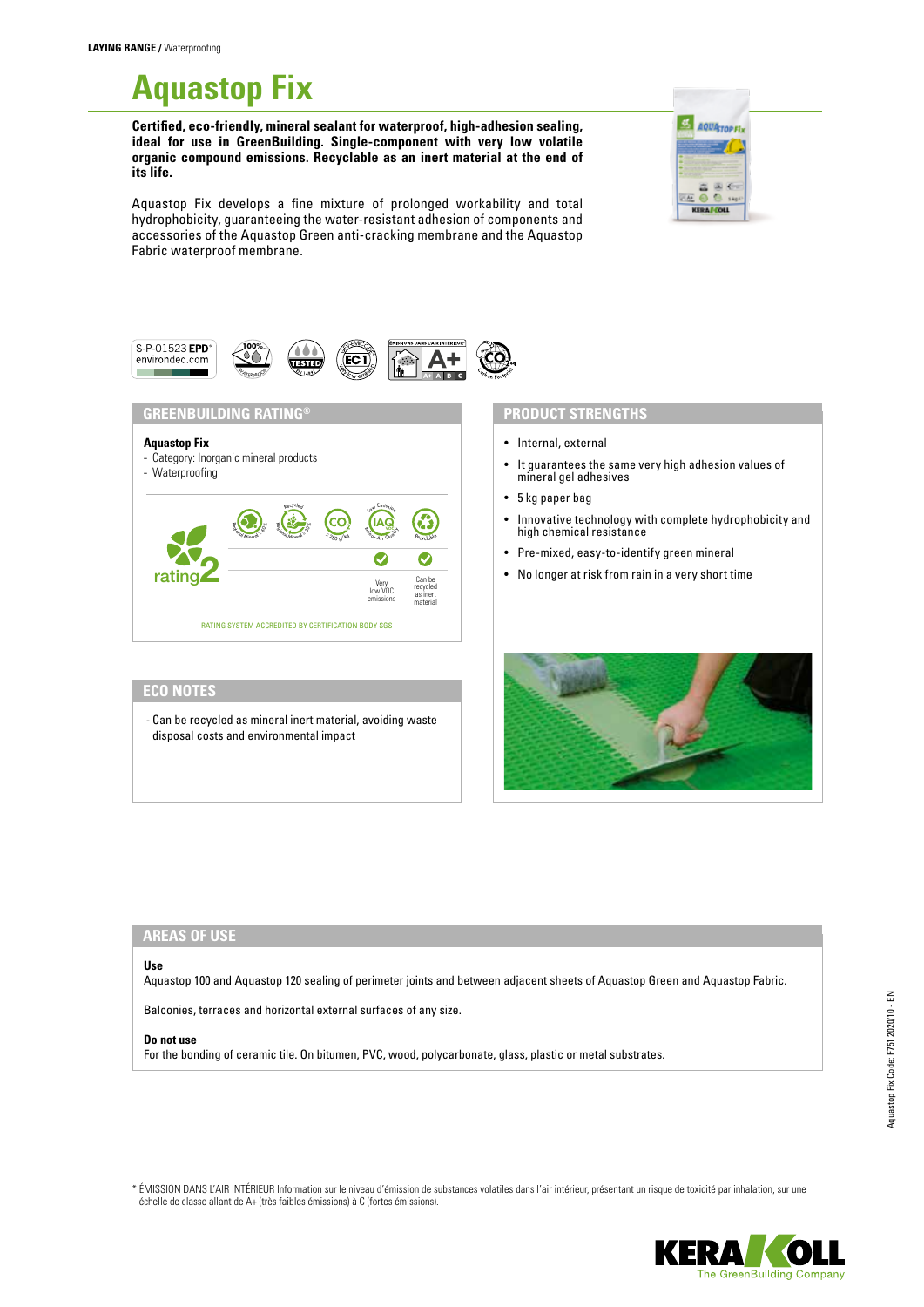## **INSTRUCTIONS FOR USE**

#### **Preparation of substrates**

In general, substrates must be free from dust, oil and grease, dry and free from any rising damp, with no loose, flaky or imperfectly anchored parts such as residual traces of cement, lime and paint, which must be totally removed.

#### **Preparation**

Prepare Aquastop Fix in a clean container, first of all pouring in a quantity of water equal to approximately ¾ of the amount required. Gradually pour Aquastop Fix into the container, mixing the paste from the bottom upwards with a low-rev (400/min.) electrical mixer. Add more water until the desired consistency is obtained. The mixture must be of smooth consistency and without any lumps. The amount of water to be added, indicated on the packaging, is an approximate guide. Adding extra water does not improve the workability of the ecofriendly sealant but may cause shrinkage in the plastic phase of drying and result in less effective final performance with a reduction in compressive and shear strength and adhesion to the substrate.

#### **Application**

Perimeter joints: apply the eco-friendly sealant Aquastop Fix on the wall and on the Aquastop Green membrane or Aquastop Fabric membrane with a smooth trowel by filling in the hollow circular ribs for around 10 centimetres in width and apply Aquastop 100 and Aquastop 120 on the fresh sealant by following the wall-floor joint. Press firmly and smooth over to ensure the tape seals perfectly, being careful not to wrinkle it.

**Joints between adjacent sheets:** apply the eco-friendly sealant Aquastop Fix along the joints with a smooth trowel for at least 20 centimetres in width by filling in the hollow circular ribs and leaving a thin, even layer. Fix Aquastop 100 and Aquastop 120 to the fresh sealant, following the joint between sheets. Press firmly and smooth over to ensure the tape seals perfectly, being careful not to wrinkle it.

The subsequent laying of the coating can be carried out immediately. If rain falls on the product before it is fully hardened, check the adhesion of Aquastop 100 and Aquastop 120 tape carefully.

#### **Cleaning**

Residual traces of Aquastop Fix can be removed from tools with plain water before the product hardens.

## **ABSTRACT**

*Certified supply and laying of a mineral, eco-friendly sealant for high-adhesion waterproof sealing of the Aquastop 100 and Aquastop 120 waterproof tape, single-component, GreenBuilding Rating® 2, Aquastop Fix by Kerakoll Spa. Apply the eco-friendly sealant on the wall and/or on the Aquastop Green and Aquastop Fabric membranes by carefully filling in the hollow circular ribs and leaving a thin, even layer; then apply the waterproof tape on the fresh product by following the wall-floor joint and the connection between the sheets. Press firmly and smooth over to ensure the tape seals perfectly, being careful not to wrinkle it.*